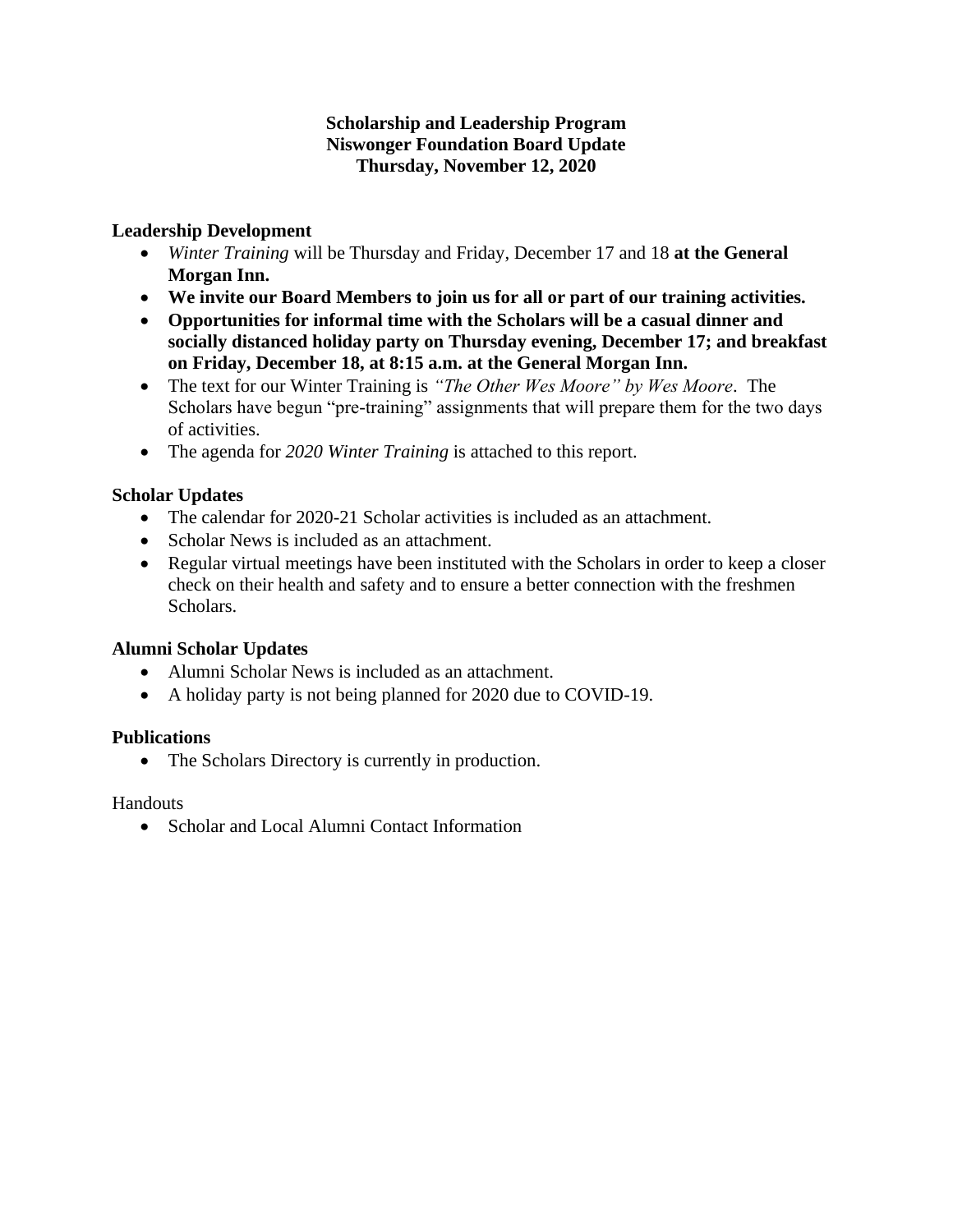## *Attachment 1*

*Niswonger Scholars* **Winter Leadership Institute December 17-18, 2020**

## **AGENDA**

## **Thursday, December 17**

- 10:30 a.m. Freshmen Arrive at the Niswonger Foundation (lunch provided)
- 12:30 1:00 p.m. All Scholars Arrive and Check in the General Morgan Inn
- 1:30 5:30 p.m. Session 1 of Leadership Institute (Ballroom General Morgan)
- 6:30 p.m. Dinner and Fun
- 8:30 p.m. Free Time  $\odot$

## **Friday, December 18**

- 8:15 a.m. Breakfast (General Morgan Inn)
- 9:00 a.m. 12:00 p.m. Session II of Leadership Institute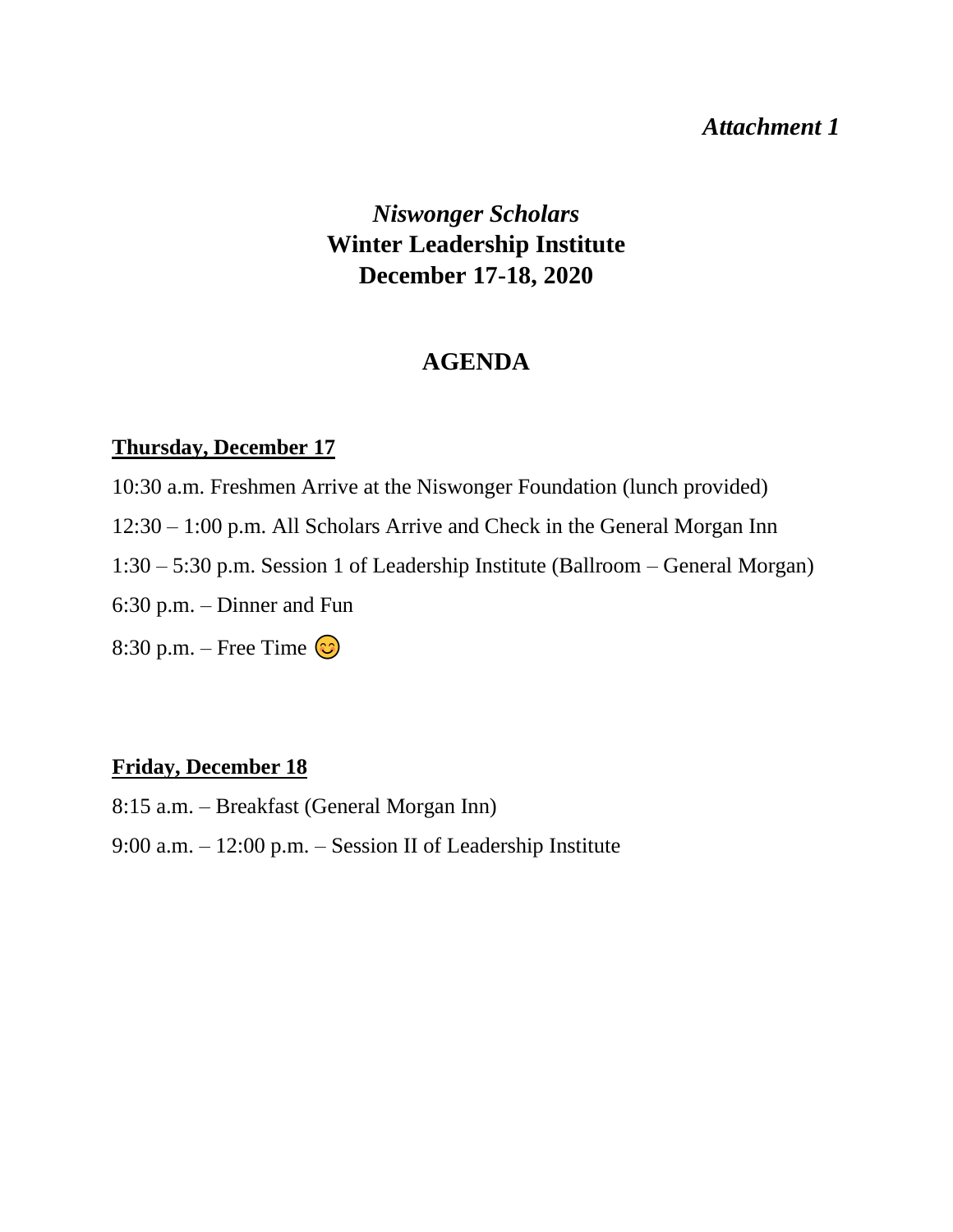## *Attachment 2*

## **Niswonger Foundation Courageously, Hopefully, and Very Tentatively 2020 – 2021 Scholar Planning Calendar**

#### **2020**

**Thursday and Friday, December 17-18** *Winter Leadership Institute* Meeting and Lodging at the General Morgan Inn

#### **2021**

**Saturday May 15 - Tuesday, May 18** *Sophomore Outdoor Challenge*

**Thursday, May 20 - Sunday, May 23** *Freshman Trip*

**Monday, May 24 – Friday, May 28** *Summer Leadership Institute*

**Monday, May 24** *Freshman Orientation* 5:00 p.m.

**Tuesday, May 25** *Senior Scholars' Graduation Dinner* General Morgan Inn, 7:00 p.m.

**Monday, May 31 – Thursday, June 3** *Van Wert Trip*

**Sunday, June 6 – Tuesday, June 15** *Senior Trip*

**Thursday, August 5 – Sunday, August 8** *Junior Trip* 

**Thursday and Friday, December 16-17** *Winter Training*

**Saturday, December 18** *Alumni Scholars' Dinner* **Niswonger Foundation/General Morgan Inn,4:30 p.m.**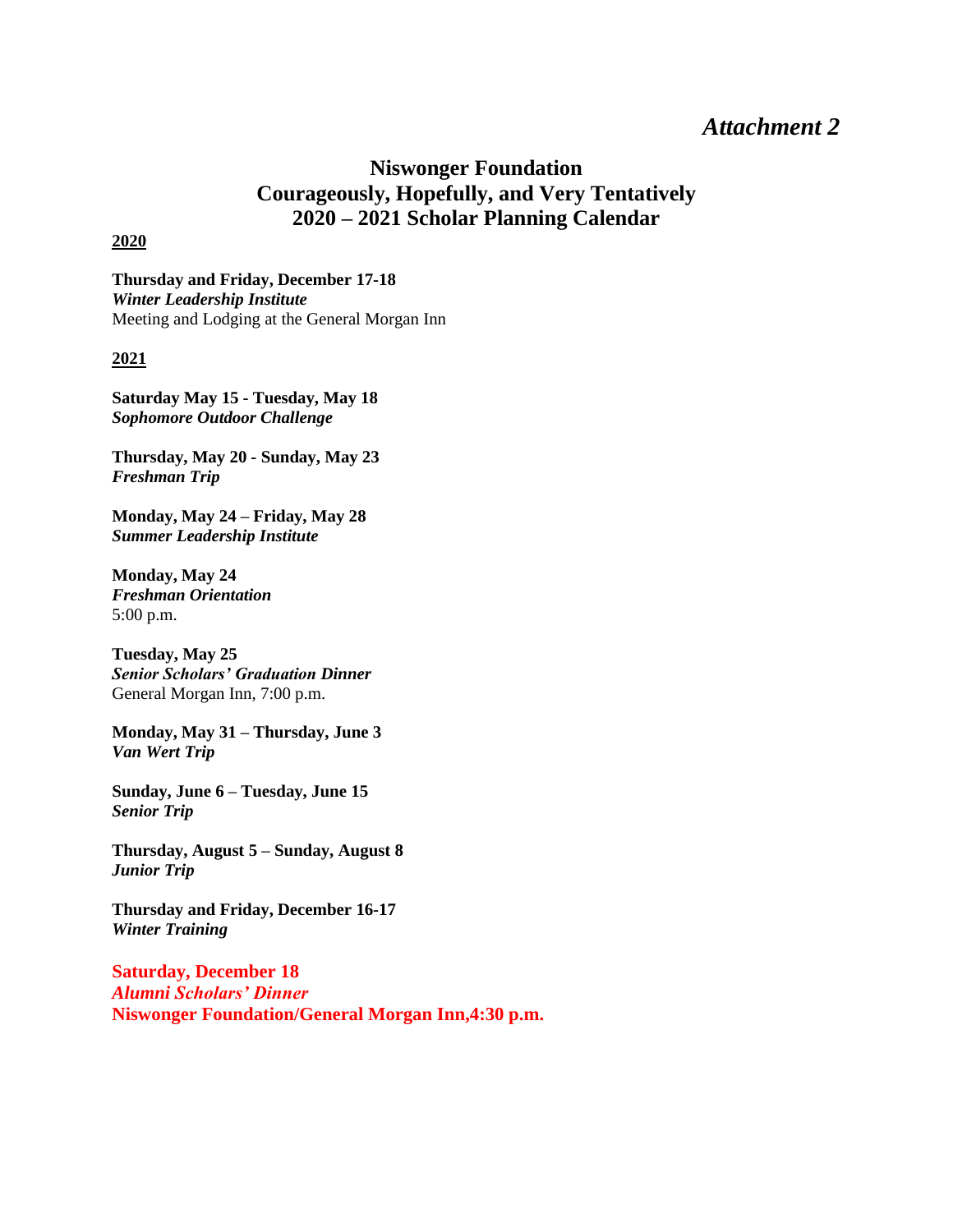## **NISWONGER SCHOLAR UPDATES**

**Levi Blazer** (Belmont University, Senior) was selected as one of 26 students allowed to participate in and attend the third presidential debate of 2020, which was hosted by Belmont.

**Gustavo Castillo** (College of Charleston, Freshman) was selected for an NCAN (National College Attainment Network) 2020-2021 Federal Advocacy Fellowship.

**Brittany Church** (Austin Peay University, Senior) was chosen to create her own minor course in Religious Studies that can be completed in as little as one semester. She will be the first student to complete this new minor next semester.

**Trent Dickerson** (University of Tennessee, Sophomore) was appointed to the commission for Blacks at UT.

**Sarah Douthat** (UT Martin, Junior) was selected as the Radiant Coordinator at the BCM (Baptist Collegiate Ministry). She is the Missions Team Leader at the BCM. She received her certification in COVID-19 Contact Tracing.

**Derek Driskill** (Carson-Newman, Freshman) was accepted to the CN Student Government Association as a freshman delegate.

**Lorraine Hayes** (Wake Forest University, Senior) was elected to the WFU Homecoming Court.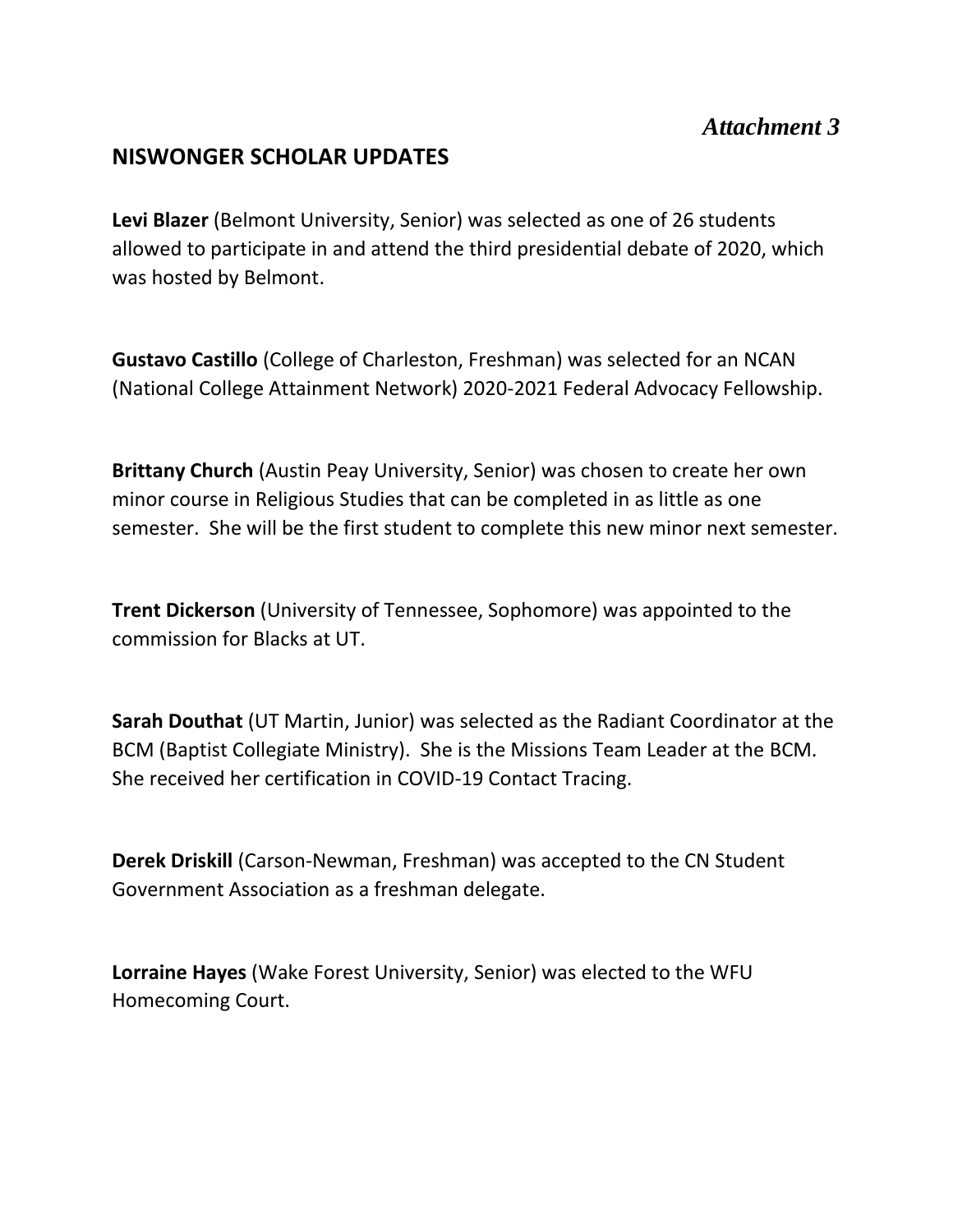**Sam Hensley** (East Tennessee State University, Freshman) was elected Junior Senator in the Student Government Association at ETSU.

**Jasmine Martin** (University of Tennessee, Junior) was selected for an NCAN (National College Attainment Network) 2020-2021 Federal Advocacy Fellowship.

**Macy Noe** (Vanderbilt University, Freshman) became a member of Vanderbilt Student Volunteers for Science (VSVS).

**Mabel Olson** (Tennessee Technological University, Freshman) became a member of UCSC (University Christian Student Center) at TTU. She was elected fundraising Chair of Society of Women Engineers (SWE). She changed her major from Mechanical Engineering to Electrical Engineering.

**Aubrie Strange** (Samford University, Junior) was selected as a 2020-2021 Howard Scholar. The recipients of this honor represent a variety of disciplines and are among the finest students in the college, working to promote research and interdisciplinary engagement both within the group and throughout the college. She was selected as a 2021 Jefferson County Memorial Project Fellow.

**Rithvik Vutukuri** (Tulane University, Junior) was elected president of the Premedical Society. He was elected Chair of Faculty and Alumni Relations for the School of Science and Engineering Student Government Association. He was elected vice president of the Minority Association of Premed Students.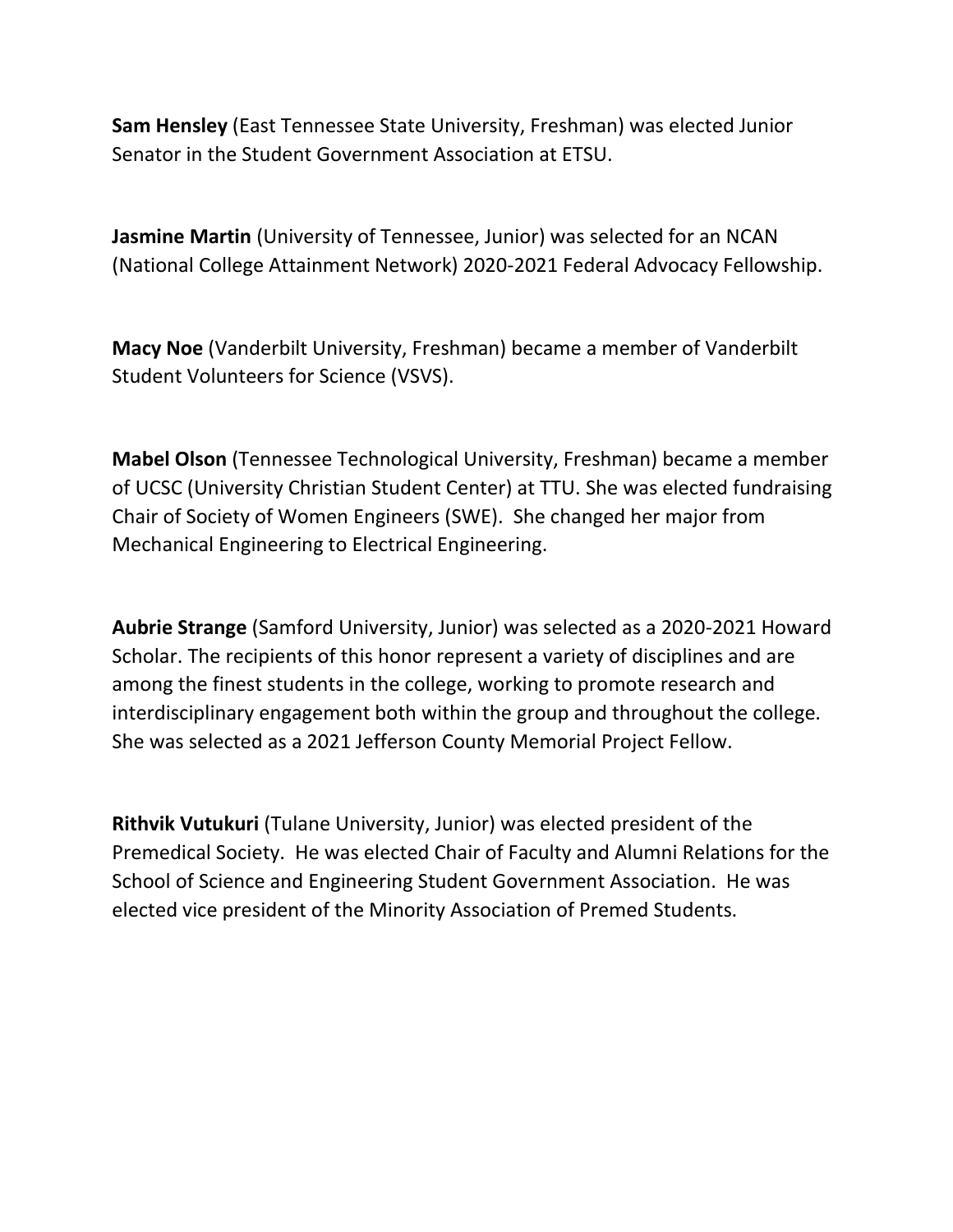## **ALUMNI SCHOLAR NEWS**

**Hope Adkins** (Class of 2018) accepted the role of Coordinator of the Carson-Newman Annual Fund, in addition to her role as Coordinator for Alumni Relations.

**Dr. Katie Baker** (Class of 2007) received tenure and was promoted to Associate Professor in July 2020. She was awarded the ETSU College of Public Health Foundation Research Award, in August 2020. She presented at the virtual Society of Family Planning conference in October 2020 – the title of the panel was, "Conducting Family Planning Services Research with Federally Qualified Health Center (FQHC) Partners."

**Abigail Daniels** (Class of 2010) was promoted to Donor Development Officer at Greenpeace Australia Pacific.

**James Durham** (Class of 2013) enrolled in a post-baccalaureate program with California State University – East Bay to take the prerequisites needed o pursue a master's degree as a physician assistant.

**Dustin Howser** (Class of 2017) became engaged to Savannah Burt. They are planning an October 2021 wedding.

**Dr. Elizabeth Loy** (Class of 2009) is serving on the More than Medicine committee in her residency program at the University of Colorado. She is working to make their program more parent-friendly and more diverse.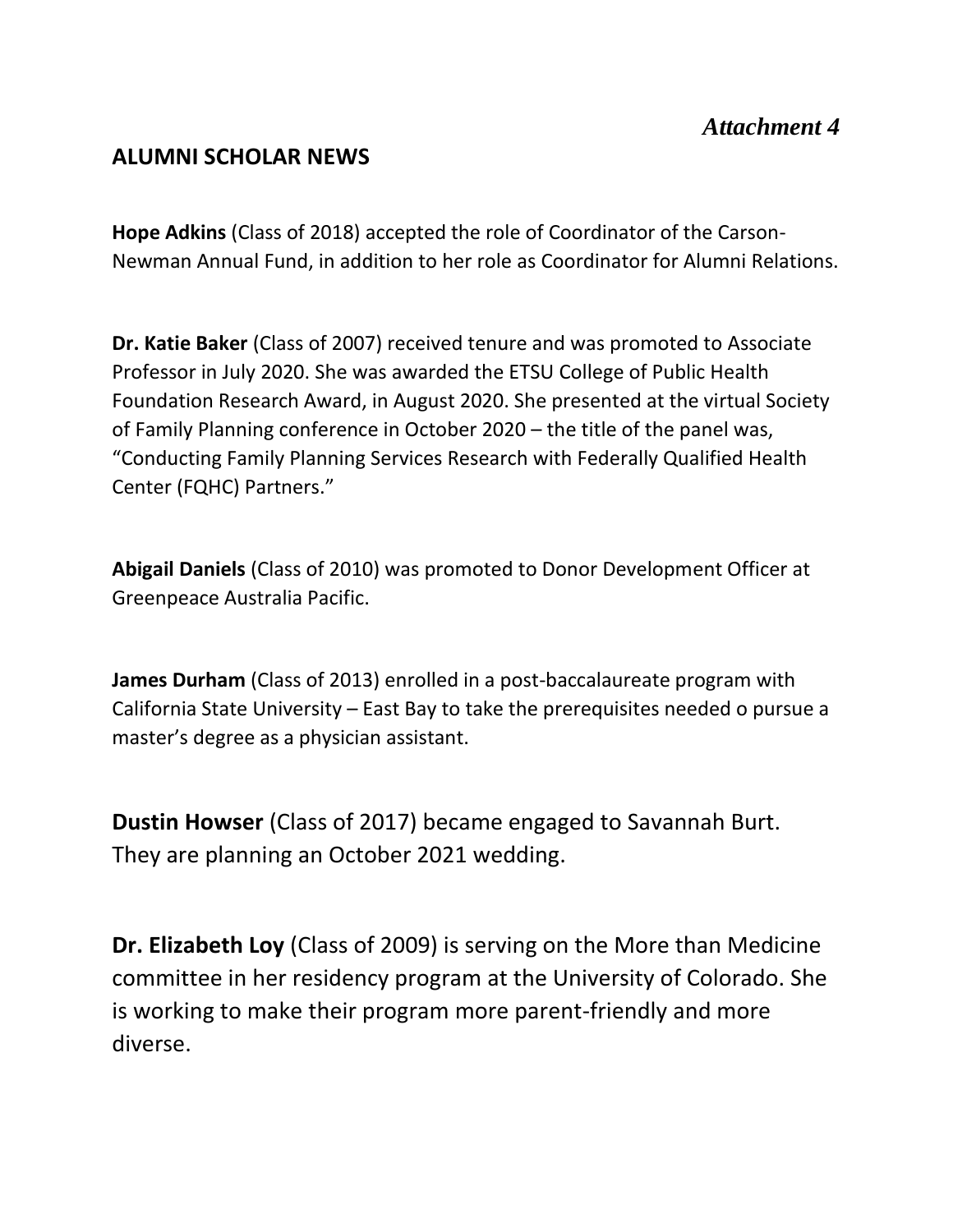**McKenzie Reynolds Potter** (Class of 2018) passed all four parts of the CPA exam to earn her CPA license. She was married to Zak Potter on October 24<sup>th</sup>.

**Lillie Seal** (Class of 2015) was inducted into the National Society of Leadership and Success (NSLS) for achieving a 4.0 in her doctorate studies at Capella University.

**Tanner Shivley** (Class of 2019) was lead on a project to build benches for the Jefferson City Health and Rehabilitation Center (JCHRC), so family members visiting their loved ones would be comfortable sitting by the resident's window, which is the required way to visit due to COVID-19.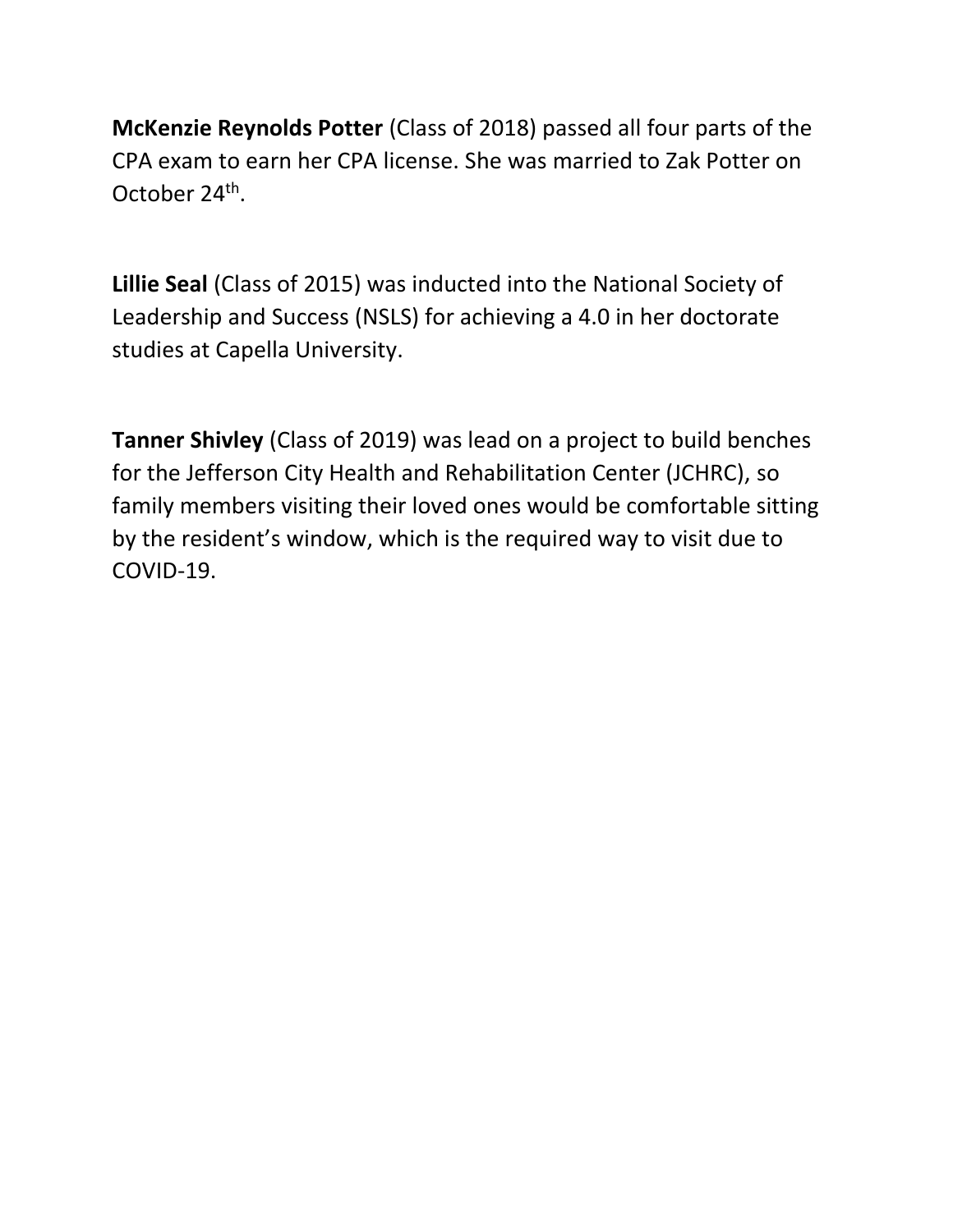# **FRESHMEN**

| <b>NAME</b>      | <b>SCHOOL</b>                             | <b>ADDRESS / PHONE / EMAIL</b>                               |
|------------------|-------------------------------------------|--------------------------------------------------------------|
| Gustavo Castillo | College of Charleston SC                  | 190776 C of C Complex, Charleston, SC 29424-0001; 423-258-   |
|                  | <b>Exercise Science</b>                   | 6162; castillogm@g.cofc.edu                                  |
| Derek Driskill   | <b>Carson-Newman University</b>           | 2130 Branner Avenue, CNU Box 71760, Jefferson City, TN       |
|                  | <b>Education-English, Science, Math</b>   | 423-237-1624; drdriskill@cn.edu<br>37760;                    |
| Macy Noe         | Vanderbilt                                | PMB 358652, 2301 Vanderbilt Place, Nashville, TN 37235; 423- |
|                  | <b>Chemical Engineering</b>               | 307-0547; macy.d.noe@vanderbilt.edu                          |
| Mabel Olson      | <b>Tennessee Technological University</b> | 1000 North Dixie Avenue, Box 11040, Cookeville, TN 38505;    |
|                  | <b>Electrical Engineering</b>             | 423-967-9418; mbolson42@tntech.edu                           |
| Sam Hensley      | <b>East Tennessee State University</b>    | 400 JL Seehorn Jr. Road, Box 10808, Johnson City, TN 37614;  |
|                  | <b>Education-History, Science, Math</b>   | 423-552-7952; hensleysj1@etsu.edu                            |

## **SOPHOMORES**

| <b>NAME</b>            | <b>SCHOOL</b>                          | <b>ADDRESS / PHONE / EMAIL</b>                               |
|------------------------|----------------------------------------|--------------------------------------------------------------|
| Makayla Davis          | <b>East Tennessee State University</b> | 400 JL Seehorn Jr. Road, Box 11672, Johnson City, TN 37614 - |
|                        | <b>Nutrition</b>                       | 423-620-2693 - DAVISML4@etsu.edu                             |
| <b>Trent Dickerson</b> | University of Tennessee – Knoxville    | 1615 Laurel Avenue, Box 1317, Knoxville, TN 37916 - 423-231- |
|                        | <b>Computer Science</b>                | 7832                                                         |
|                        |                                        | tdicker3@vols.utk.edu                                        |
| Aisling Hagan          | University of Tennessee – Knoxville    | Magnolia Hall #348, 2107 Andy Holt Avenue, Knoxville, TN     |
|                        | <b>Agriculture Education</b>           | $37996-$                                                     |
|                        |                                        | 423-557-0997 - aisghaga@vols.utk.edu                         |
| Erica Seal             | <b>East Tennessee State University</b> | 400 JL Seehorn Jr. Road, Box 11113, Johnson City, TN 37614 - |
| <b>Home for Fall</b>   | <b>Nursing/Pre Med</b>                 | $423-300-2729$ – sealeb1@etsu.edu (Home for Fall Semester)   |
| <b>Semester</b>        |                                        |                                                              |
| John Turner            | University of Tennessee – Knoxville    | 1615 Laurel Avenue, Apartment #1201, Knoxville, TN 37916-    |
|                        | <b>Marketing</b>                       | 2064                                                         |
|                        |                                        | 865-323-3899 - Jturn102@vols.utk.edu                         |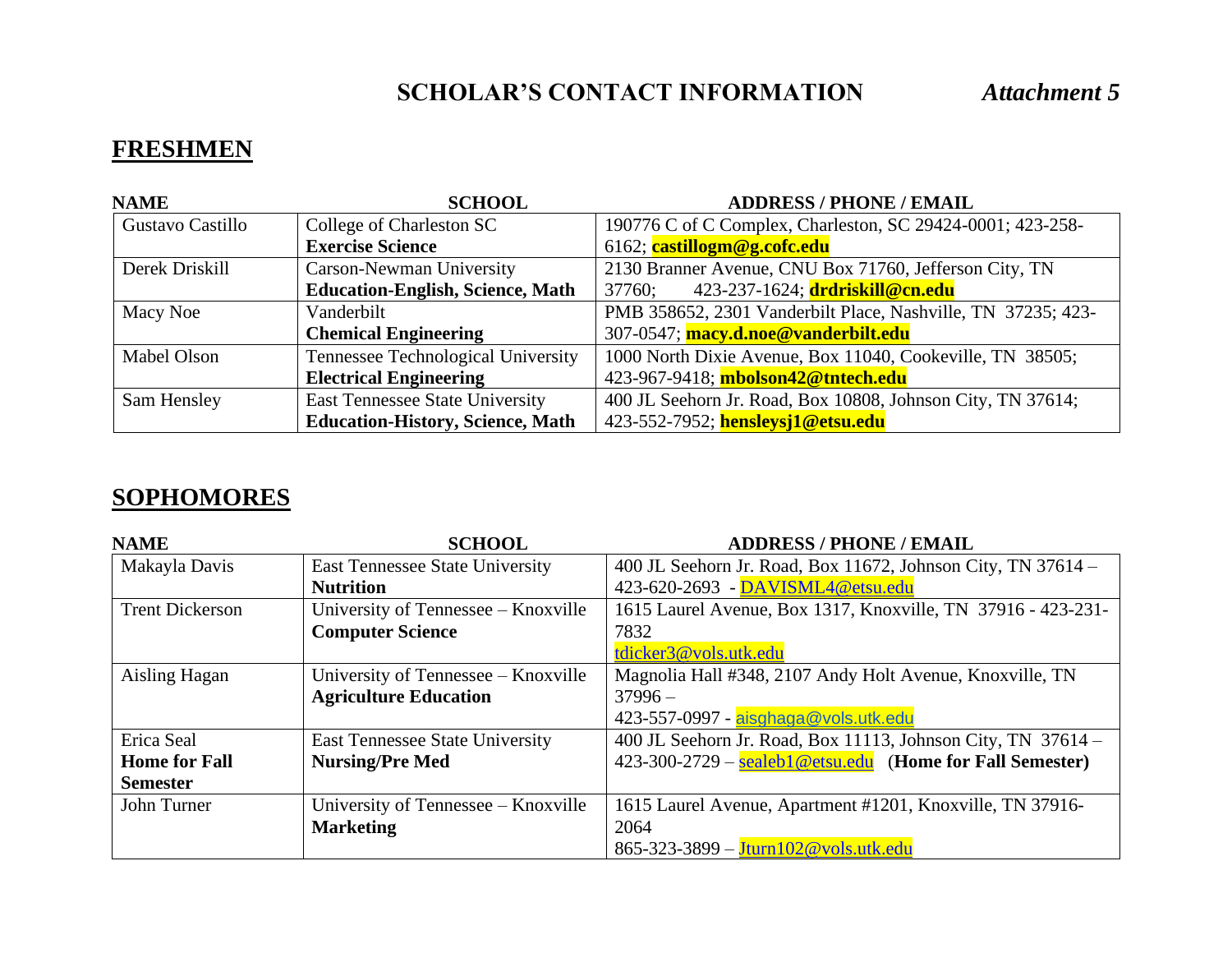# **JUNIORS**

| <b>NAME</b>           | <b>SCHOOL</b>                      | <b>ADDRESS/PHONE/EMAIL</b>                                |
|-----------------------|------------------------------------|-----------------------------------------------------------|
| <b>Sarah Douthat</b>  | University of Tennessee-Martin     | Ellington Hall – E238L, 210 Hurt Street, Martin, TN 38238 |
|                       | <b>Public Health</b>               | 423-525-0095; saredout@ut.utm.edu or                      |
|                       |                                    | sarah_susie@hotmail.com                                   |
| Alexis Harvey         | Tennessee Tech                     | 1000 North Dixie, Box #9798, Cookeville, TN 38505         |
|                       | <b>Engineering</b>                 | 423-330-9060; alexis_harvey73@yahoo.com                   |
| <b>Jasmine Martin</b> | University of Tennessee-           | 1525 White Avenue, Room 1001 Volunteer Hall, Knoxville,   |
|                       | Knoxville                          | TN 37996; 423-353-3141; jmart180@vols.utk.edu or          |
|                       | <b>Communications and Business</b> | jasmine.n.m@icloud.com                                    |
| <b>Aubrie Strange</b> | <b>Samford University</b>          | 800 Lakeshore Drive, Box 292693, Birmingham, AL 35229     |
|                       | <b>Public Relations</b>            | 423-721-8837; astrange@samford.edu or                     |
|                       |                                    | aubriecstrange@gmail.com                                  |
| Rithvik Vutukuri      | <b>Tulane University</b>           | 394 Audubon Street, New Orleans, LA 70118                 |
|                       | <b>Neuroscience</b>                | 423-429-2900; rvutukuri@tulane.edu                        |

# **SENIORS**

| <b>NAME</b>            | <b>SCHOOL</b>                         | <b>ADDRESS / PHONE / EMAIL</b>                           |
|------------------------|---------------------------------------|----------------------------------------------------------|
| Levi Blazer            | <b>Belmont University</b>             | 2001 Convent Place, Apartment #13,, Nashville, TN 37212; |
|                        | Public Health &                       | 423-532-0717; Levi.blazer@pop.belmont.edu                |
|                        | <b>Communication</b>                  |                                                          |
| <b>Brittany Church</b> | <b>Austin Peay University</b>         | P.O. Box 6563, 15 Govs Lane, Clarksville, TN 37044; or   |
|                        | <b>Major: Biology &amp; Chemistry</b> | 2432 Graham Cemetary Road, Clarksville, TN 37043, 423-   |
|                        | <b>Minor: Professional Education</b>  | 291-9156; bchurch2@my.apsu.edu                           |
| <b>Emily Ellison</b>   | <b>Clemson University</b>             | 300 State Street, Apartment #561, Knoxville, TN 37902    |
|                        | <b>Animal Science</b>                 | 423-248-8265; emilelli@vols.utk.edu or                   |
|                        |                                       | emilylaurelcu $21@$ gmail.com                            |
| Lorraine Hayes         | <b>Wake Forest University</b>         | P.O. Box #6389, 1834 Wake Forest Road, Winston-Salem, NC |
|                        | <b>Pre-Law</b>                        | 27109; 423-297-6927; hayelf17@wfu.edu                    |
| Ty Myers               | UT Chattanooga                        | 829 Oak Street, Chattanooga, TN 37403;                   |
|                        | <b>Biology</b>                        | smx311@mocs.utc.edu; 423-797-1965                        |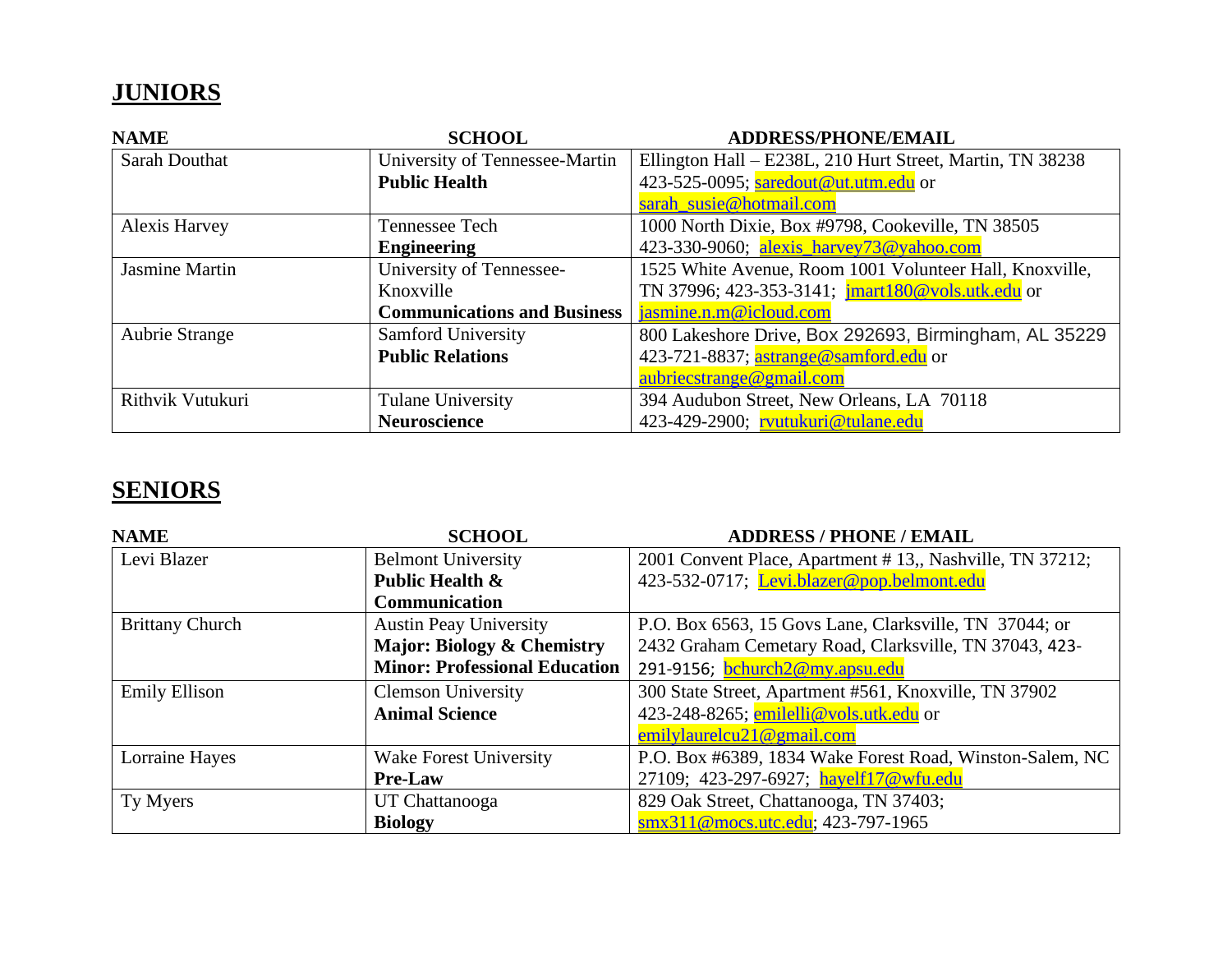# *Attachment 6*

# **LOCAL ALUMNI**

| <b>Scholar</b>                      | <b>Spouse</b> | <b>Phone</b> | <b>Email</b>                    |
|-------------------------------------|---------------|--------------|---------------------------------|
| <b>Hope Adkins</b>                  |               | 423-863-9128 | hopemadkins@yahoo.com           |
| Alumni Relations Coordinator,       |               |              |                                 |
| <b>Carson Newman University</b>     |               |              |                                 |
| <b>Gage Armstrong</b>               | Raini         | 423-833-8448 | gage913@yahoo.com               |
| Lab Tech, Eastman                   |               |              |                                 |
| Raini Rowenhorst Armstrong          | Gage          | 423-948-2776 | rowenhorst@goldmail.etsu.edu    |
| Kingsport Child Development Ctr.    |               |              |                                 |
| Katie Shields Arnold                | Justin        | 865-356-6750 | Jl.kj.arnold@gmail.com          |
| Teacher - Jefferson County High     |               |              |                                 |
| School                              |               |              |                                 |
| Dr. Katie Baker-White               | William       | 423-737-5023 | baker.marykate@gmail.com        |
| Asst. Professor, ETSU College of    |               |              |                                 |
| Public Health                       |               |              |                                 |
| <b>Matthew Bible</b>                | Lauren        | 423-231-2919 | matt.lee.bible@gmail.com        |
| Engineer, Eastman                   |               |              |                                 |
| Lauren Williams-Bible               | Matt          | 423-329-0563 | lauren 724@hotmail.com          |
| Stay-at-home mom                    |               |              |                                 |
| <b>Sam Brashears</b>                |               | 423-457-8354 | brashearssl@etsu.edu            |
| Medical School, ETSU-Quillen        |               |              |                                 |
| Dr. Jessica Epley-Burchette         | Darrin        | 423-608-7510 | burchettej@mail.etsu.edu        |
| Asst. Professor, ETSU, Bill Gatton  |               |              |                                 |
| College of Pharmacy                 |               |              |                                 |
| Alex Croghan                        |               | 423-470-1695 | ajcroghan@gmail.com             |
| Mountain Home VA, Johnson City      |               |              |                                 |
| <b>Nick Darnell</b>                 | Emily         | 423-552-6029 | darnellnick2325@gmail.com       |
| <b>Assistant Principal, Hamblen</b> |               |              |                                 |
| County                              |               |              |                                 |
| Johneshia Good                      |               | 423-328-6909 | johneshiagood@gmail.com         |
| Registered Nurse, Regional          |               |              |                                 |
| Cancer Center, Johnson City         |               |              |                                 |
| <b>Matthew Grimm, Nurse</b>         |               | 423-557-5783 | johanngrimm@yahoo.com           |
| Practitioner                        |               |              |                                 |
| <b>Kingsport Primary Care</b>       |               |              |                                 |
| Taylor Ashby-Grindstaff             | <b>Nick</b>   | 865-250-6351 | tgrindstaff@jcboe.net           |
| School Counselor, Jefferson         |               |              |                                 |
| County                              |               |              |                                 |
| Dustin Howser - Engineer,           |               | 423-366-6470 | Dustin.c.howser@gmail.com       |
| <b>Nuclear Fuel Services</b>        |               |              |                                 |
| <b>Elizabeth Jones</b>              |               | 423-202-4007 | elizabeth.jones33@gmail.com     |
| Engineer, Eastman                   |               |              |                                 |
| Jason Light                         | Kara          | 423-480-1581 | jlight@eastman.com              |
| Engineer, Eastman                   |               |              |                                 |
| Law Loving                          | Megan         | 423-794-8672 | lloving@niswongerfoundation.org |